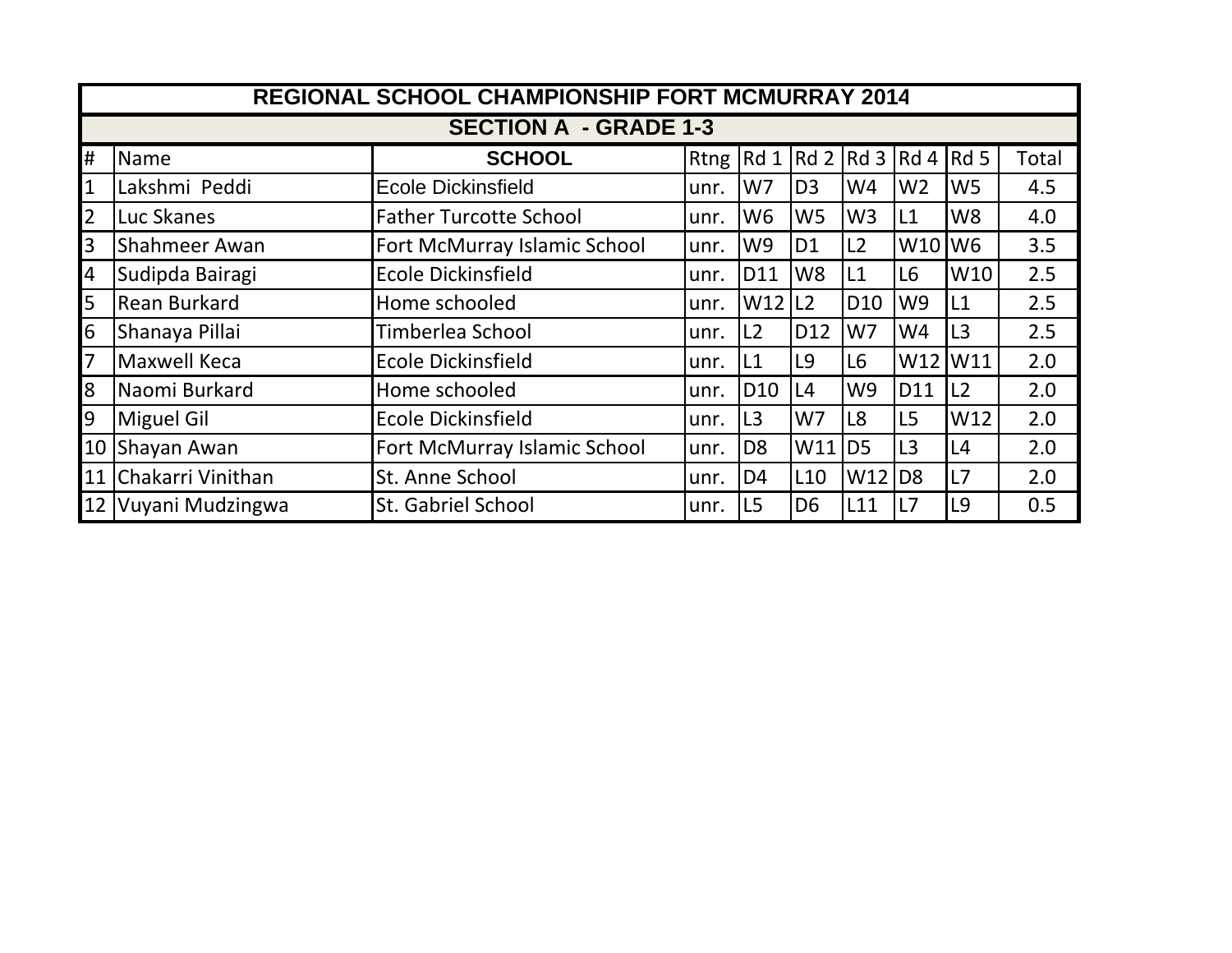| <b>SECTION B - GRADE 4-6</b> |                                  |                                |             |                 |                 |                 |                 |                 |       |
|------------------------------|----------------------------------|--------------------------------|-------------|-----------------|-----------------|-----------------|-----------------|-----------------|-------|
| #                            | Name                             | <b>SCHOOL</b>                  | Rtng $Rd_1$ |                 | Rd 2            | Rd <sub>3</sub> | Rd <sub>4</sub> | Rd <sub>5</sub> | Total |
| $\mathbf{1}$                 | <b>Francois Guillaume Marais</b> | St. Anne School                | 1086        | W <sub>8</sub>  | W9              | W11             | W13             | W <sub>3</sub>  | 5.0   |
| $\overline{2}$               | Mikesh Samy                      | <b>Ecole Dickinsfield</b>      | unr.        | W22             | W <sub>16</sub> | W4              | L <sub>3</sub>  | W <sub>6</sub>  | 4.0   |
| 3                            | Ryan Jiang                       | <b>Ecole Dickinsfield</b>      | unr.        | W21             | W <sub>6</sub>  | L2              | W7              | W10             | 4.0   |
| 4                            | Jahnavi Chenrayan                | <b>Ecole Dickinsfield</b>      | unr.        | W20             | W13             | W10             | W <sub>2</sub>  | L1              | 4.0   |
| 5                            | <b>Daniel Tarasenco</b>          | <b>Ecole Boreal</b>            | 807         | L14             | L11             | W18             | W <sub>15</sub> | W12             | 3.0   |
| 6                            | As Shadiq Mahdivika              | <b>Ecole Dickinsfield</b>      | unr.        | W17             | L4              | W15             | $W16$   L2      |                 | 3.0   |
| $\overline{7}$               | Sujit Velmurugan                 | Timberlea public               | unr.        | L10             | W22             | W9              | L4              | W17             | 3.0   |
| 8                            | <b>Matthew Skanes</b>            | <b>Father Turcotte School</b>  | unr.        | L1              | W18             | W17             | L <sub>10</sub> | W16             | 3.0   |
| 9                            | <b>Uday Roy</b>                  | <b>Ecole Dickinsfield</b>      | unr.        | W12             | L1              | L7              | W <sub>21</sub> | W13             | 3.0   |
| 10                           | Danial Chaudhary                 | Fort McMurray Islamic School   | unr.        | W7              | W14             | L <sub>3</sub>  | W <sub>8</sub>  | L4              | 3.0   |
| 11                           | Andrey Tarasenco                 | Fort McMurray Christian School | 337         | D15             | W <sub>5</sub>  | L1              | L12             | W19             | 2.5   |
| 12                           | Ivanka Bodnarchuk                | Fort McMurray Christian School | unr.        | L9              | D15             | W20             | W11             | L <sub>5</sub>  | 2.5   |
| 13                           | <b>Dev Patel</b>                 | St. Anne School                | unr.        | W19             | L3              | W14             | L1              | L9              | 2.0   |
| 14                           | <b>Estefania Santos</b>          | <b>Ecole Dickinsfield</b>      | unr.        | W <sub>5</sub>  | L <sub>10</sub> | L13             | L17             | W20             | 2.0   |
| 15                           | Ahmed Khan                       | Fort McMurray Islamic School   | unr.        | D11             | D12             | L <sub>6</sub>  | L <sub>5</sub>  | W21             | 2.0   |
| 16                           | Dmytro Malanych                  | Dr. Clark school               | unr.        | W18             | L2              | W19             | L6              | L8              | 2.0   |
| 17                           | Veronica Tarasenco               | <b>Ecole Boreal</b>            | unr.        | L6              | W21             | L8              | W14             | L7              | 2.0   |
| 18                           | Al Malik Mahdivika               | <b>Ecole Dickinsfield</b>      | unr.        | L <sub>16</sub> | L8              | L5              | D <sub>20</sub> | W22             | 1.5   |
| 19                           | Rodolfo Gil                      | <b>Ecole Dickinsfield</b>      | unr.        | L13             | D <sub>20</sub> | L <sub>16</sub> | W22             | L11             | 1.5   |
| 20                           | Payden MacDougall                | St. Anne School                | unr.        | L3              | D19             | L12             | D18             | L14             | 1.0   |
| 21                           | Luke Lacey                       | St. Gabriel School             | unr.        | L4              | L17             | W22             | L9              | L <sub>15</sub> | 1.0   |
| 22                           | Soham Limbachia                  | <b>St. Gabriel School</b>      | unr.        | L2              | L7              | L21             | L <sub>19</sub> | L <sub>18</sub> | 0.0   |